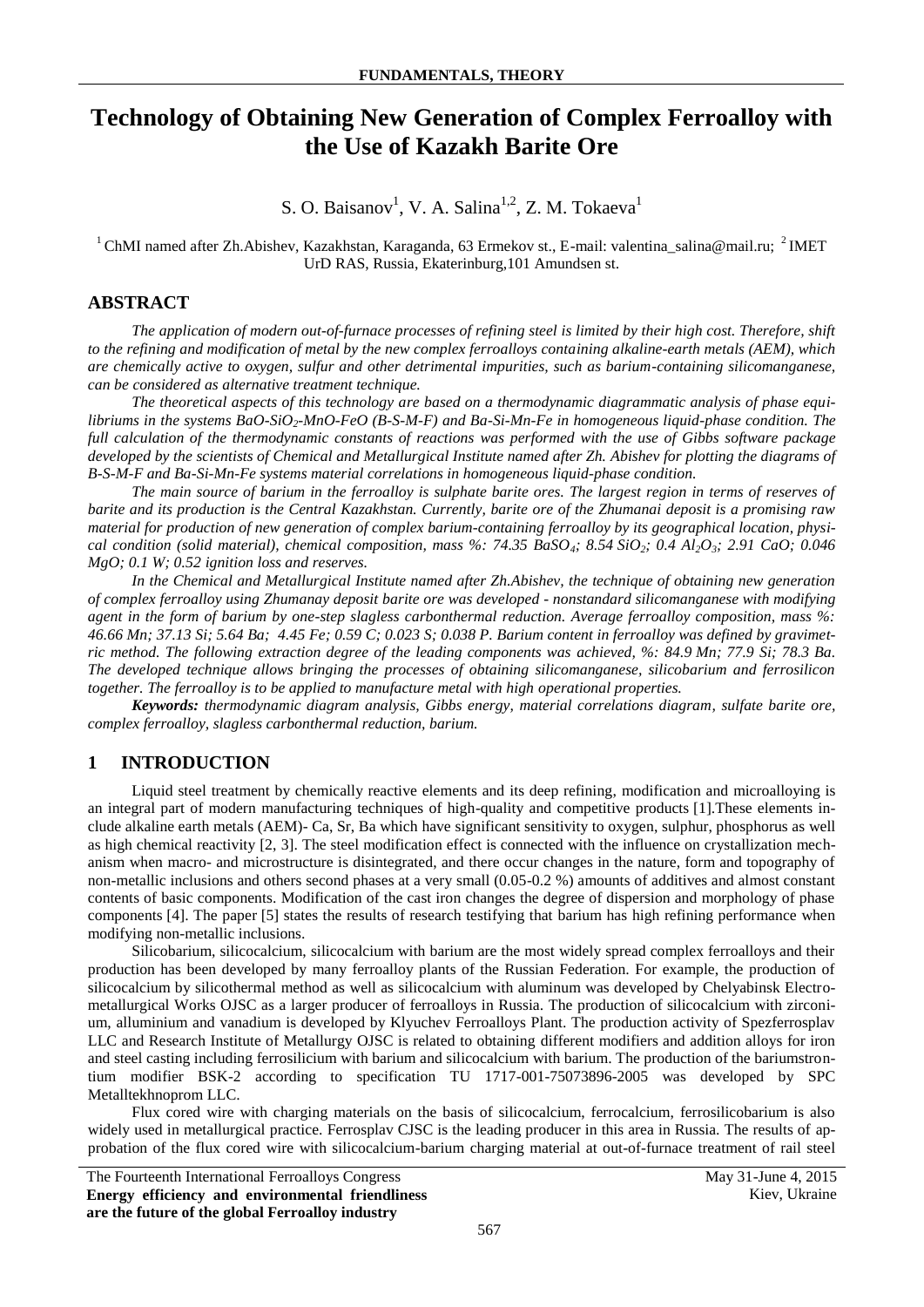and cast iron treatment are given in papers [6] and [7], respectively. ORPE Technologiya produces a series of grades of fine-crystalline 'chips' – modifiers with thickness up to 3-5 mm [8] for out-of-furnace treatment of iron and steel using special casting machine [9], as well as flux cored wire with different charging materials.

At present neither barium- not calcium-containing ferroalloys are produced in Kazakhstan. Production of bariumcontaining complex ferroalloys in Kazakhstan was stopped in 1994 due to perestroika and break of economic relationships in the Union of Independent States, [although,](file:///C:/Users/Пользователь/AppData/Local/Temp/Word_0) the authors of works [10-12] reported fundamental and industrially important results of researches.

# **2 MAIN PART**

### **2.1 Methodological basis**

The development of theoretical basis of chemical engineering and metallurgical processes at the various stages of research is characterized by figures of isobar-isothermal potential - ΔG (Gibbs energy) for certain reactions as well as by balance of equilibrium constant determining the correlation between the reaction products and initial substances in the  $K_p$  balance point. Physicochemical basis for the process of obtaining complex barium-containing ferroalloy production based consists in thermodynamic diagram analysis (TDA) of multicomponent BaO-SiO<sub>2</sub>-MnO-FeO (B-S-M-F) and Ba-Si-Mn-Fe systems with the application of PC Gibbs. The Gibbs software package developed by the scientists of Chemical and Metallurgical Institute named after Zh. Abishev allows determining the changes of enthalpy, entropy, heat capacity, Gibbs energy of the reaction in homogeneous liquid-phase condition at various temperatures accounting for all the phase transitions for all the systems components as well as calculating the equilibrium constant of the reaction.

The B-S-M-F system is composed of binary compounds of B-S-M, B-F-S, F-S-M, В-F-M subsystems. The В-F-M system is a totality of solid solutions of manganese oxides, ferric oxides and barium oxides. Calculations of thermodynamic constants, including Gibbs energy of reactions with the application of PC Gibbs for the B-S-M-F system were carried out at 298.15–2500 К temperatures range. The calculation results are demonstrated in Table 1. The diagram of substance correlation (DSC) of B-S-M-F system at a temperature of 2500 К was plotted on the basis ofe obtained thermodynamic data; this diagram is presented in Figure 1.

| <b>Chemical equation</b>      | $\overline{\Delta\mathbf{G}^0}_{2500},$<br>(kJ/mol) |                                                                                                                                                                                                                                                             |
|-------------------------------|-----------------------------------------------------|-------------------------------------------------------------------------------------------------------------------------------------------------------------------------------------------------------------------------------------------------------------|
| <b>B-S-M</b> system           |                                                     |                                                                                                                                                                                                                                                             |
| $B + M_2S = BS + 2M$          | $-66.0$                                             | $E_2S$                                                                                                                                                                                                                                                      |
| $2 BS + M_2S = B_2S_3 + 2M$   | 176.5                                               | $\ddot{\tilde{\sigma}}^{\pi}$<br>Eugine S<br>Afs                                                                                                                                                                                                            |
| $B_2S_3+2$ MS=2 $BS_2+M_2S$   | $-156.8$                                            | $\tilde{\varepsilon}$                                                                                                                                                                                                                                       |
| <b>B-S-F</b> system           |                                                     | <b>Angles</b> British<br>هجاني<br>$\mathcal{M}^{\mathbf{f}} \stackrel{\mathbf{f}}{=}$                                                                                                                                                                       |
| $B + F_2S = BS + 2F$          | - 147.2                                             |                                                                                                                                                                                                                                                             |
| $B_2S_3 + 2 F=2 BS + F_2S$    | $-123.5$                                            |                                                                                                                                                                                                                                                             |
| $2BS_2 + F_2S = B_2S_3 + 2FS$ | $-127.7$                                            |                                                                                                                                                                                                                                                             |
| <b>M-S-F</b> system           |                                                     | $B_2S$<br>B, M the solid solutions                                                                                                                                                                                                                          |
| $F_2S + 2 MS = 2 FS + M_2S$   | - 432.6                                             | Figure 1: Diagram of substance correlation<br>in B-S-M-F system at T=2500K: $\bullet$ - congruent compound; $\circ$ - incon-<br>gruent compound<br>$1$ – composition of the charge for alloy No. 1;<br>$2$ – for alloy No. 5; 3 – for alloy No. 8 (Table 4) |
| $F_2S + 2 M = 2 F + M_2S$     | $-74.2$                                             |                                                                                                                                                                                                                                                             |

**Table 1:** Thermodynamics of reactions in B-S-M-F system (T=2500K)

On the basis of conducted B-S-M-F system tetrahedration it is obvious that it consists of 5 congruent tetrahedrons: B-F-BS-M, M-F-M<sub>2</sub>S-BS, F-BS-M<sub>2</sub>S-F<sub>2</sub>S, F<sub>2</sub>S-BS-B<sub>2</sub>S<sub>3</sub>-M<sub>2</sub>S, F<sub>2</sub>S-B<sub>2</sub>S<sub>3</sub>-M<sub>2</sub>S-S. Predicted slag composition required for the alloy with 1.5 % barium content and more is located in  $F_2S-BS-M_2S-S$  quasi-system. Ba-Si-Mn-Fe system is a totality of binary compounds of Bа-Si-Mn, Bа-Fе-Si, Fе-Si-Mn, Ва-Fe-Mn subsystems. The Ва-Fe-Mn system is manganese, ferrum and barium solid solutions. The calculated values of  $\Delta G^0_{2500}$  Gibbs energy of the reactions with the application of PC Gibbs for the Bа-Si-Mn-Fe system are demonstrated in Table 2. The DSC of Ba-Si-Mn-Fe system at temperature of 2500 К was plotted based on the obtained thermodynamic data; this diagram is presented in Figure 2.

The Fourteenth International Ferroalloys Congress May 31-June 4, 2015 **Energy efficiency and environmental friendliness are the future of the global Ferroalloy industry**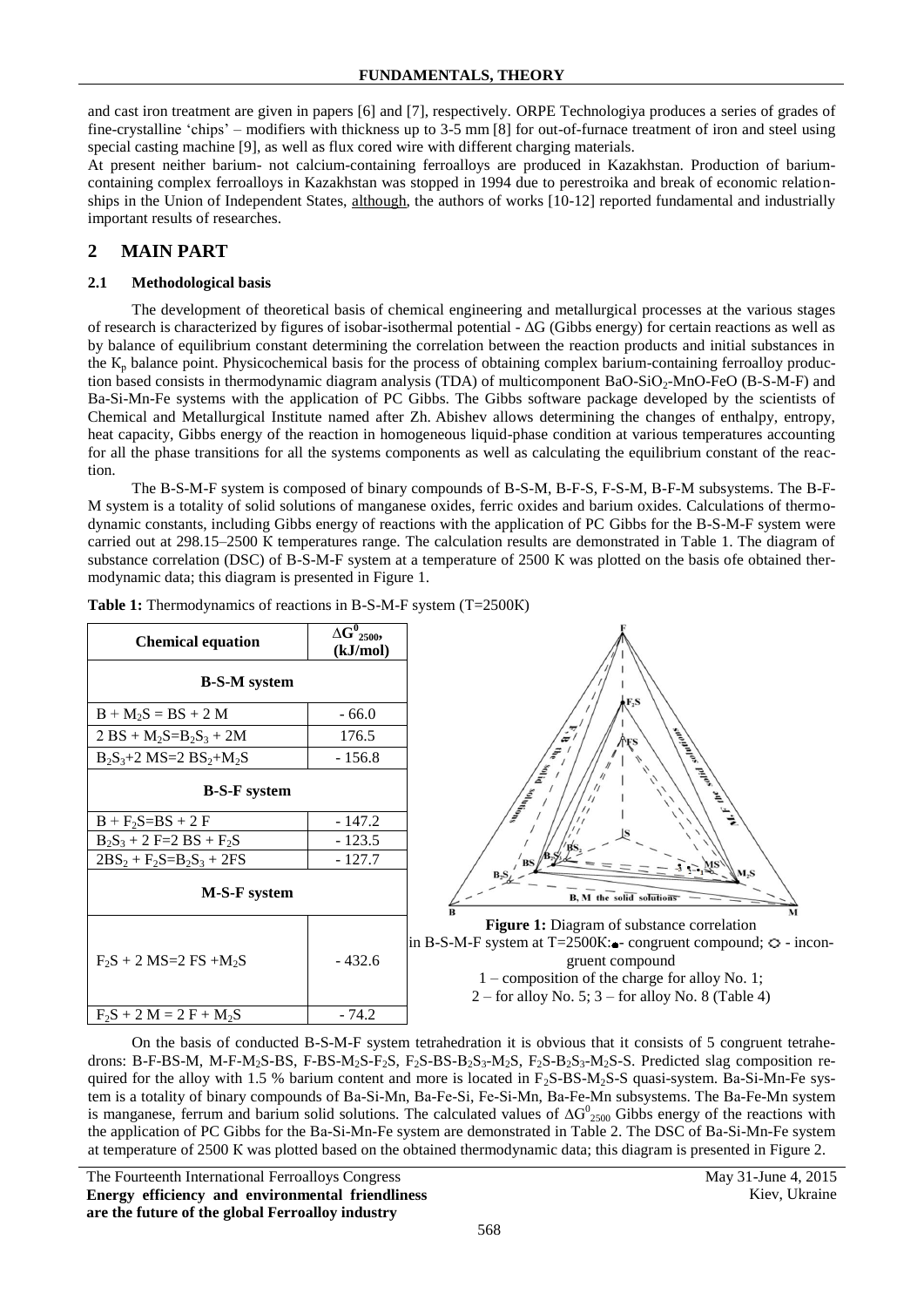On the basis of tetrahedration of the Ba-Si-Mn-Fe system it is obvious that it consists of 6 congruent tetrahedrons: Ba-Fe-BaSi<sub>2</sub>-Mn, Mn-Fe-Mn<sub>5</sub>Si<sub>3</sub>-BaSi<sub>2</sub>, Fe-BaSi<sub>2</sub>-Mn<sub>5</sub>Si<sub>3</sub>-Fe<sub>2</sub>Si, Fe<sub>2</sub>Si-BaSi<sub>2</sub>-Mn<sub>5</sub>Si<sub>3</sub>-FeSi, FeSi-Mn<sub>5</sub>Si<sub>3</sub>-MnSi<sub>2</sub> BaSi<sub>2</sub>, FeSi-BaSi<sub>2</sub>-MnSi-Si.

| <b>Chemical equation</b>                                              | $\Delta G^0_{2500}$<br>(kJ/mol) |                                                                                                                      |
|-----------------------------------------------------------------------|---------------------------------|----------------------------------------------------------------------------------------------------------------------|
| <b>Ba-Si-Mn system</b>                                                |                                 | Fe <sub>2</sub> Si                                                                                                   |
| $\beta$ Ba+2Mn <sub>5</sub> Si <sub>3</sub> =3BaSi <sub>2</sub> +10Mn | - 247.3                         |                                                                                                                      |
| <b>Ba-Si-Fe system</b>                                                |                                 | 1409.21                                                                                                              |
| $Ba+2Fe2Si=4Fe+BaSi2$                                                 | $-99.2$                         |                                                                                                                      |
| Mn-Si-Fe system                                                       |                                 | FeSí,                                                                                                                |
| $8FeSi2+11MnSi=8FeSi+Mn11Si19$                                        | 579.1                           | <b>CONTRACTOR SERVICE SERVICE SERVICE SERVICE SERVICE SERVICE SERVICE SERVICE SERVICE SERVICE SERVICE SERVICE SE</b> |
| $4FeSi+Mn_5Si_3=5MnSi+2Fe_2Si$                                        | 29.0                            | BaS<br>BaS<br>Ba, Mn the solid solutions<br>Ba<br>Mn                                                                 |
| $6FeSi+5Mn=Mn_5Si_3+3Fe_2Si$                                          | $-92.9$                         | Figure 2: Diagram of substance correlation                                                                           |
| $3Fe_2Si+5Mn=Mn_5Si_3+6Fe$                                            | $-25.2$                         | in Ba-Si-Mn-Fe system at $T=2500K$ :<br>$1 -$ alloy No. 1; $2 -$ alloy No. 5; $3 -$ alloy No. 8 (Table 4)            |

**Table 2:**Thermodynamics of reactions in Ba-Si-Mn-Fe system (Т=2500К)

It was found that in order to produce an alloy containing 1.5% Ba, the ratio Si/(Mn+Fe) must be 0.6; for the alloy containing 5% Ba the ratio  $Si/(Mn+Fe) - 0.7$ ; for the alloy containing 10% Ba the ratio  $Si/(Mn+Fe) - 1$ .

#### **2.2 Experimental part**

Practical significance of the work consisted in carrying out less-detail preproduction testing in the ore-smelting 0.2 MV∙A electric furnace on the pilot at the experimental technological site of CMI named after Zh. Abishev. The manganese ore from Mynaral deposit, barite ore from Zhumanai deposit, quartzite from Tekturmas deposit, carbonaceous reducing agent were used as charge materials for melting of the alloy (Table 3) [13].

|                              | Components content, mass. % |                                |                  |           |                                |                  |                                               |          |                 |          |                         |
|------------------------------|-----------------------------|--------------------------------|------------------|-----------|--------------------------------|------------------|-----------------------------------------------|----------|-----------------|----------|-------------------------|
| Ore materials                | $Mn_2O_3$                   | Fe <sub>2</sub> O <sub>3</sub> | SiO <sub>2</sub> | $Al_2O_3$ | CaO                            | MgO              | BaO                                           | $P_2O_5$ | SO <sub>3</sub> | W        | <b>Ignition</b><br>loss |
| Mynaral<br>manganese<br>ore  | 71.67                       | 0.70                           | 8.35             | 1.25      | 2.21                           | 1.35             |                                               | 0.11     | 0.82            | 0.4      | 7.75                    |
| Zhumanay barite ore          |                             | 0.44                           | 8.54             | 0.4       | 2.91                           | 0.046            | 48.85                                         | n/d      | 25.50           | 0.1      | 0.52                    |
| Tekturmas quartzite          |                             | 0.66                           | 97.05            | 0.76      | 0.77                           | n/d              | -                                             | 0.03     | n/d             | 0.12     |                         |
| Carbonaceous reducing        | Technical analysis, %       |                                |                  |           |                                |                  | Chemical composition dry ash residue, mass. % |          |                 |          |                         |
| agent                        | $C_{\rm solid}$             | $A^{\overline{\text{work}}}$   | ' general        | Wanalit   | Fe <sub>2</sub> O <sub>3</sub> | SiO <sub>2</sub> | $Al_2O_3$                                     | CaO      | MgO             | $P_2O_5$ | SO <sub>3</sub>         |
| Coke                         | 82.70                       | 11.83                          | 2.90             | 2.57      | 9.61                           | 49.57            | 23.02                                         | 7.01     | 2.07            | 0.37     | 2.80                    |
| Note: $n/a$ – not available. |                             |                                |                  |           |                                |                  |                                               |          |                 |          |                         |

**Table 3:** The characteristics of charge materials

The granulometric composition of the charge materials, mm is: fr. +8-90 manganese ore from Mynaral deposit, fr. +8-70 barite ore from Zhumanai deposit, fr. +8-45 quartzite from Tekturmas deposit, fr. +8-65 coke.

The campaign of less-detail laboratory tests of smelting barium-containing silicomanganese was carried out on the basis of the charge calculation result. Optimal technological parameters of the process of smelting the alloy in oresmelting 0.2 MV⋅A transformer furnace are: voltage U=24 V and current strength I=180-190 A. The furnace is equipped with graphitized electrode with a diameter of 150 mm and conductive bottom. There was a jet of hot metal. The gas escaped evenly along the whole surface of the mouth. The descent of the charge in operating bath of the furnace was active, there were no flaws and arbitrary slides of the charge. The alloy was flushed every two hours into the

The Fourteenth International Ferroalloys Congress May 31-June 4, 2015 **Energy efficiency and environmental friendliness are the future of the global Ferroalloy industry**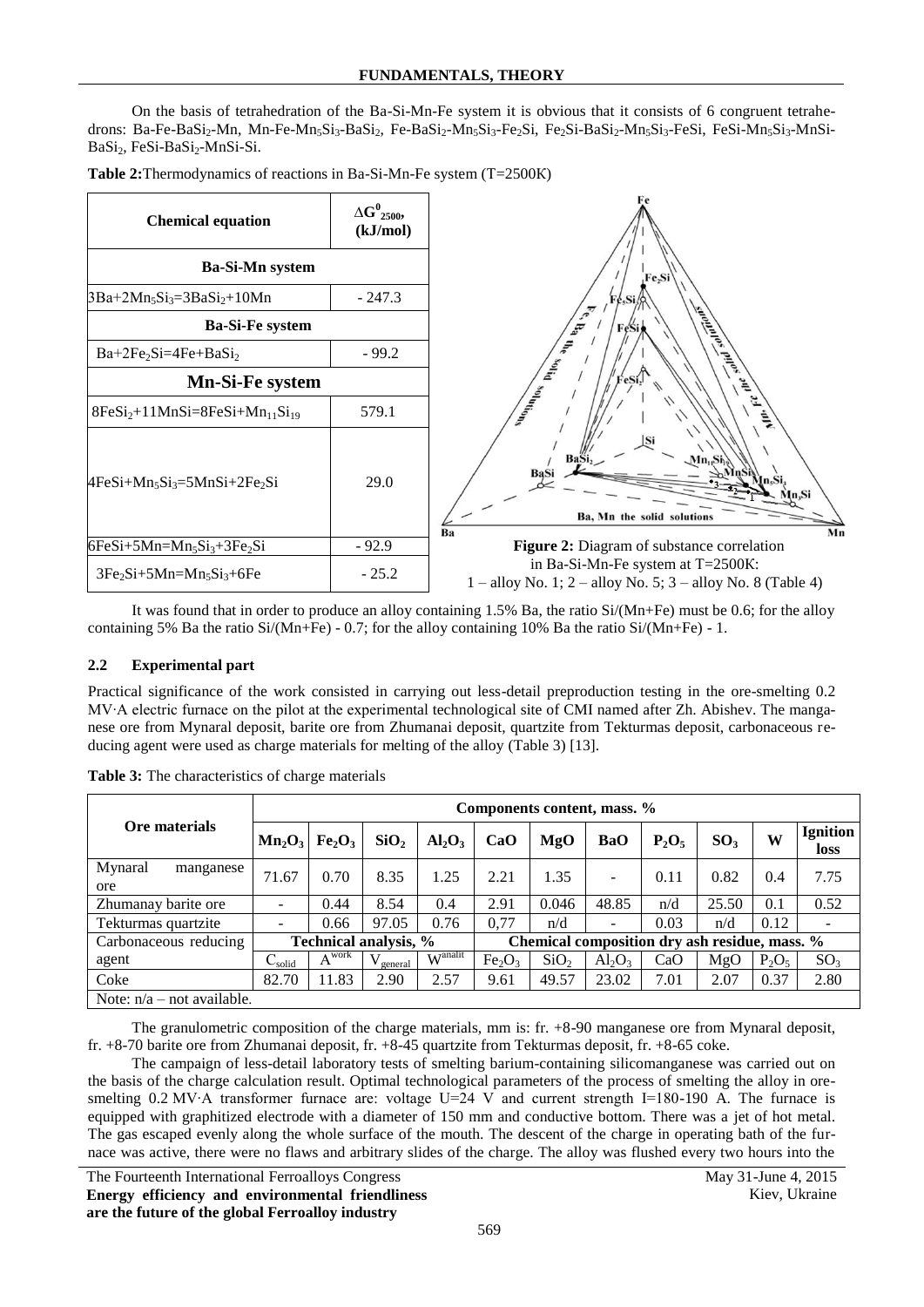iron pans. After the process of metal flashing through the notch the gas torch was coming out of it. The process of smelting the alloy was characterized by definite problems, notably, formation of oxide carbide goop, that led to the disturbed operation of the furnace and inopportune opening of the notch. Smelted ingots were then subject to chemical analysis following their cooling and sampling. The slag quantity was negligibly small. Charging composition was the following: 50 kg of manganese ore from Mynaral deposit; 7.4 kg of barite ore from Zhumanai deposit; 40 kg of quartzite from Tekturmas deposit; 36.3 kg of coke.

#### **2.3 Results and discussions**

The ingots of smelted alloys were subject to chemical analysis after cooling and sampling, the results are given in Table 4 [14]. Barium content in the alloy was defined by the gravimetric method.

| $N_2$          |       | The content of elements, mass % |       |      |      |      |       |                   |       |  |  |
|----------------|-------|---------------------------------|-------|------|------|------|-------|-------------------|-------|--|--|
|                | Mn    | Si                              | Ba    | Ca   | Mg   |      | Fe    | $\mathbf{C}$<br>O | D     |  |  |
|                | 56.17 | 35.28                           | 1.56  | 0.79 | 0.12 | 0.71 | 1.60  | 0.019             | 0.044 |  |  |
| 2              | 57.02 | 35.28                           | 1.83  | 0.68 | 0.19 | 0.42 | 1.70  | 0.019             | 0.045 |  |  |
| 3              | 45.10 | 39.45                           | 4.06  | 0.69 | 0.19 | 0.56 | 4.96  | 0.024             | 0.042 |  |  |
| $\overline{4}$ | 50.21 | 35.85                           | 5.02  | 0.62 | 0.19 | 0.56 | 1.63  | 0.021             | 0.034 |  |  |
| 5              | 48.51 | 36.57                           | 5.32  | 0.62 | 0.17 | 0.67 | 2.12  | 0.019             | 0.043 |  |  |
| 6              | 41.70 | 35.28                           | 6.70  | 0.82 | 0.14 | 0.46 | 11.62 | 0.023             | 0.034 |  |  |
| ₹              | 42.55 | 37.30                           | 8.12  | 0.94 | 0.19 | 0.52 | 5.89  | 0.023             | 0.027 |  |  |
| 8              | 37.44 | 43.17                           | 10.84 | 0.84 | 0.11 | 0.71 | 3.15  | 0.035             | 0.042 |  |  |

**Table 4:** The chemical composition of ferroalloy

One can see from the results of the chemical analysis given in Table 4 that when manganese content in the alloy exceeds 55 %, the barium content in the alloy decreases. This fact may be ascribed to appearance of free (not bonded with silicon) manganese according the data obtained by thermodynamic diagram analysis of the Mn-Si-Ba-Fe system (Figure 2). This causes a decrease in barium solubility.

The manganese content in the alloy less than 40% is not enough for the formation of slush manganese silicates in the steel during reacting of manganese and silicon with oxygen dissolved in steel and the level of its recovery in the liquid steel is reduced that causes a deterioration of the metal quality due to an increase in non-metallic silicate inclusions while increasing the alloy consumption at the same time.

The barium content in the alloy less than 1.5 % where the manganese to silicon ration of 1.6 doesn't practically influences the properties of treated steel, but if the barium content is more than 10%, then the alloy spilling occurs that makes it impossible to apply it for steel treatment due to the alloy fine fractions loss with the gases escaping from the steel; the barium recovery rate declines and the alloy production cost increases.

It was found during scientific and experimental research that the barium transfer into the alloy is conditioned by the accompanied process of silicon reduction. Thus, beginning from the silicon content in the alloy of 35%, there is an increase in the barium content in the alloy from 1.5% to 10% and more as the silicon content in the alloy increases up to 40% and more.

On the basis of the campaign results of smelting barium-containing silicomanganese the efficient composition of charge materials [15] was determined in which the recovery of the leading components was 84.9 Mn; 77.9 Si; 78.3 Ba. As a result of less-detail laboratory tests 45 kg of the alloy was produced. The power consumption was 344 kW/h.

## **3 CONCLUSIONS**

On the basis of the results of thermodynamic diagrammatic analysis of the В-S-M-F and Ba-Si-Mn-Fe multicomponent systems it was established that the optimal charge composition required for smelting of the alloy with 1.5% barium content and more is located in the F2S-BS-M2S-S tetrahedron area. The large-scale laboratory tests of smelting technique for the production of the complex ferroalloy – barium-containing silicomanganese were carried out in oresmelting electric furnace with a 200 kV⋅A transformer with the natural raw material of Kazakhstan. The leading components reduction rate is the following, %: 84.9 Mn; 77.9 Si; 78.3 Ba. The alloy is designed for metal production high operational performance.

## **ACKNOWLEDGEMENTS**

\*The work is performed with the financial support of the Public Fund "The Fund of the First President of the Republic of Kazakhstan – the Leader of the Nation".

The Fourteenth International Ferroalloys Congress May 31-June 4, 2015 **Energy efficiency and environmental friendliness are the future of the global Ferroalloy industry**